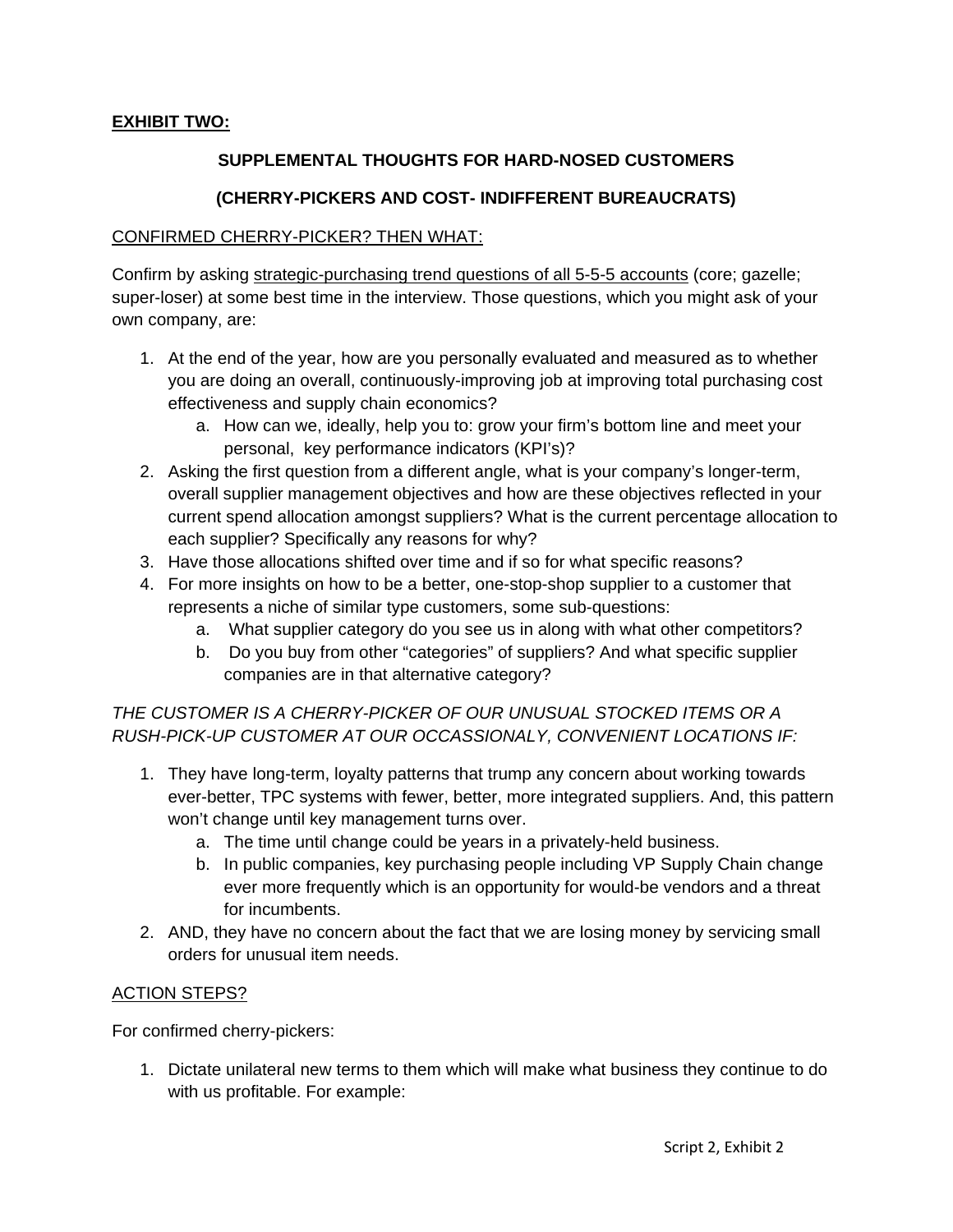- a. Make them a house account. No rep will be assigned.
- b. Strict new terms and prices: a minimum order size; appropriate no-discount pricing levels; delivery fees unbundled; either no special orders or done for an extra fee with payment upfront and no returns; and no-excuses trade credit treatment.
- 2. Expect that they will be outraged and refuse to do business with you. They may then go on strike for a few weeks, but will then be back, because they need your occasional cherry-value proposition to do whatever business they do.
- 3. The expected longer term result will be more volume than before, because they will have to buy more commodities along with the cherry in order to meet minimum order size and/or free freight. And, they will be profitable. Have faith in the value of your cherries.
- 4. If, they are able to source cherries from elsewhere, and their volume does drop, then you will be able to either lay off more variable activity/service cost slack than lost margin (for greater profits) or redeploy it to growing customers.

# INDIFFERENT AMINISTRATIVE BUREAUCRATS:

What if you have won or are "enjoying" a big contract that turns out to be a loser? Three examples:

- 1. Big public school system bid for: foodservice items; janitorial/paper goods; school supplies; etc.. The structural problem is, however, that although the annual, total, volume of the contract is large, it fractures into many individual buyers who are substantially ordering small orders requiring free, separate deliveries. Even if 20% of the buyers/locations that are consuming 80% of the volume are profitable, the other 80% buying 20% cost more than the profitable portion for a net loss.
- 2. Variation of #1 in which a "buying group" representing many member (dealers, retailers, contractors) results in a similar pattern to #1.
- 3. The contract is with a local plant that is owned by a large global company. The highestaccess, (local) buying influence, claims not to care that both his firm and yours are losing money. He can't be bothered with change or any admission that he has done anything flawed.

## DIFFERENT, REMEDIAL STRATEGIES?

1. Illustrate how some of the buyers who are using the contract are doing so on a win-win effective basis, then focus on the specific, small-order buyers are creating a lose-lose, hidden-cost scenario (many by buying far too frequently suggesting downtime/stock outs). Suggest doing a deeper study of how the best are buying and using their practices to educate the inefficient participants to change their ways for their own uptime, TPC benefits.

If, the bureaucrat doesn't care; won't cooperate; forbids it (Why? Because they will be exposed for designing an ineffective overall bid?) and, insists that nothing will change, then what?

2. If you enjoy a better logistical, service-cost footprint and special inventory needs capability than any other competitor, you may offer to do all of the work to essentially re-